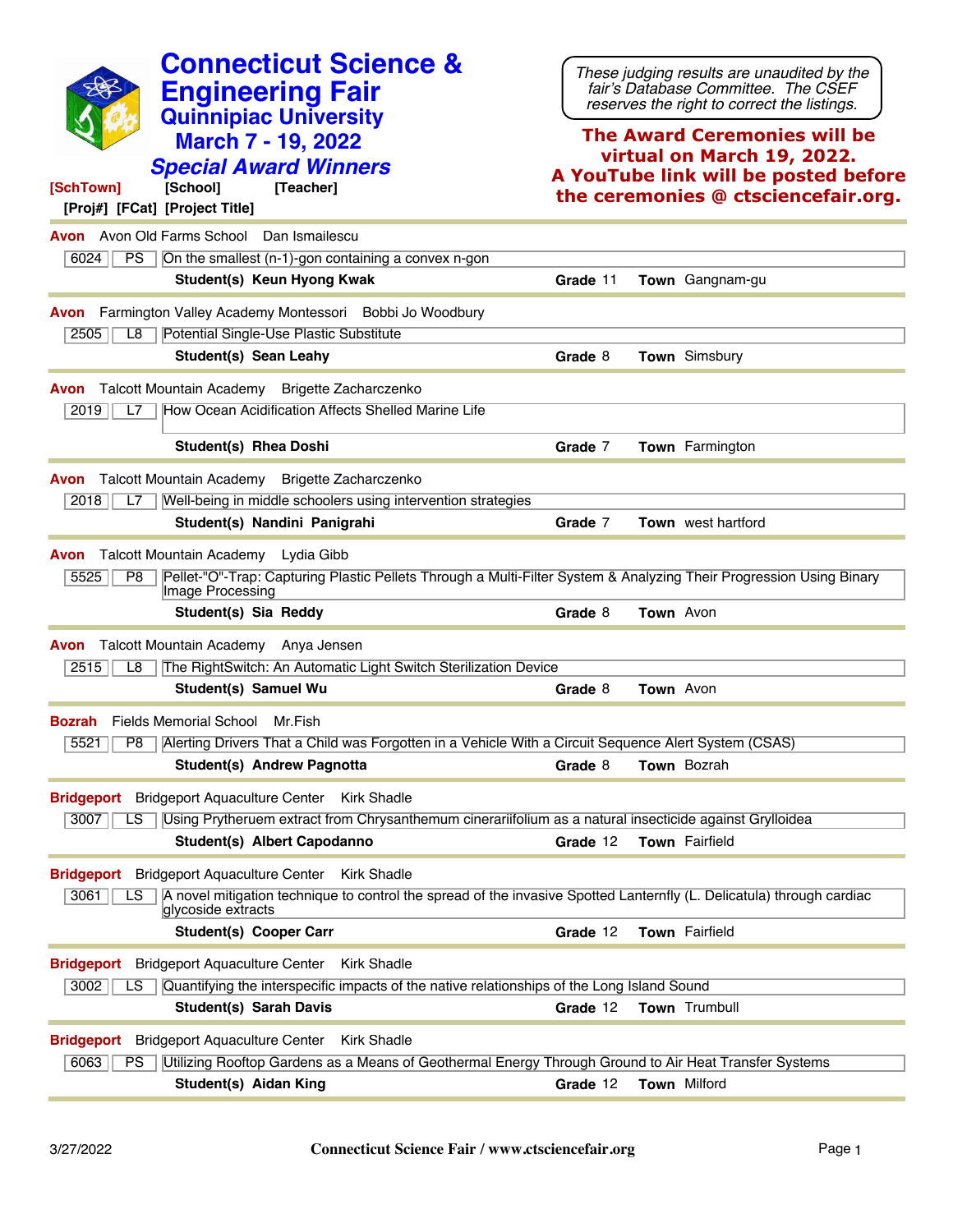| [SchTown]<br>[Proj#] [FCat] [Project Title]      | [School]              | [Teacher]                                                                                                                                               |          |                        |
|--------------------------------------------------|-----------------------|---------------------------------------------------------------------------------------------------------------------------------------------------------|----------|------------------------|
| <b>Bridgeport</b> John Winthrop School Ms. Beres |                       |                                                                                                                                                         |          |                        |
| 2516<br>L8                                       |                       | Which Filtration Material Leads to the Best Drinking Water?                                                                                             |          |                        |
|                                                  |                       | <b>Student(s) Wayne Lewis</b>                                                                                                                           | Grade 8  | Town Bridgeport        |
|                                                  |                       | Bridgeport Waltersville School John Cunningham                                                                                                          |          |                        |
| 4012<br>РT                                       |                       | Does Potato Variety Affect Electrical Output in a Potato Battery?                                                                                       |          |                        |
|                                                  |                       | Student(s) Luna Santiago                                                                                                                                | Grade 8  | <b>Town BRIDGEPORT</b> |
|                                                  |                       | Delani Bailey                                                                                                                                           | Grade 8  | Town Bridgeport        |
| <b>Cheshire</b>                                  |                       | Cheshire High School Julie Barker                                                                                                                       |          |                        |
| 6030<br>PS                                       |                       | How Raspberry Pi Microcomputers and Computer Vision Artificial Intelligence Can Be Utilized to Provide Aid to the<br><b>Visually Impaired Community</b> |          |                        |
|                                                  |                       | Student(s) Siddhant Bhardwaj                                                                                                                            | Grade 11 | Town Cheshire          |
| <b>Cheshire</b>                                  |                       | Dodd Middle School Clare Gonzalez                                                                                                                       |          |                        |
| 5509<br>P8                                       | built using Swift     | A Domestic Violence Alerting Device Comprised of an Analog Sound Level Meter OLED Display and iOS Mobile App                                            |          |                        |
|                                                  |                       | Student(s) Suchita Srinivasan                                                                                                                           | Grade 8  | Town Cheshire          |
| <b>Cheshire</b>                                  |                       | St. Bridget School Michelle. Carroll                                                                                                                    |          |                        |
| 5011<br>P7                                       |                       | Coding an Affordable Goat Identification System for All Farmers                                                                                         |          |                        |
|                                                  |                       | <b>Student(s) Avery Fowler</b>                                                                                                                          | Grade 7  | Town Cheshire          |
| <b>Cheshire</b>                                  |                       | St. Bridget School Mrs. MIchelle Carol                                                                                                                  |          |                        |
| 5504<br>P8                                       | Electrolyte Challenge |                                                                                                                                                         |          |                        |
|                                                  |                       | <b>Student(s) Hailey Greasley</b>                                                                                                                       | Grade 8  | <b>Town</b> Naugatuck  |
| <b>Danbury</b>                                   |                       | Henry Abbott Technical High School andrew ipkovich                                                                                                      |          |                        |
| 3048<br>LS                                       |                       | ways to safely provide lightening service to cosmetology customers using safer chemicals or organic products                                            |          |                        |
|                                                  |                       | <b>Student(s) Ruth Pacheco</b>                                                                                                                          | Grade 11 | Town danbury           |
| <b>Danbury</b>                                   |                       | Westside Middle School Academy Jon Neuhausel                                                                                                            |          |                        |
| 5510<br>P <sub>8</sub>                           |                       | The Effects of Ice Mitigation Strategies on Livestock Waterers                                                                                          |          |                        |
|                                                  |                       | Student(s) Sophia Blumenreich                                                                                                                           | Grade 8  | <b>Town</b> Danbury    |
| <b>Danbury</b>                                   |                       | Westside Middle School Academy<br>Jon Neuhausel                                                                                                         |          |                        |
| 5514<br>P8                                       |                       | Model System Design For Technology-Assisted Insulin Regulation                                                                                          |          |                        |
|                                                  |                       | <b>Student(s) Sydney Borst</b>                                                                                                                          | Grade 8  | Town Danbury           |
| <b>Danbury</b>                                   |                       | Westside Middle School Academy<br>Jon Neuhausel                                                                                                         |          |                        |
| 4013<br>PT                                       |                       | Benefit of Granular and Mesh Filters on Concentrations of Microplastics in Water                                                                        |          |                        |
|                                                  |                       | Student(s) Krrish Brahmkshatriya                                                                                                                        | Grade 8  | Town Danbury           |
|                                                  |                       | <b>Benjamin Miller</b>                                                                                                                                  | Grade 8  | Town Danbury           |
|                                                  |                       | <b>Alexander Herzegovitch</b>                                                                                                                           | Grade 8  | Town Danbury           |
| <b>Danbury</b>                                   |                       | Westside Middle School Academy Jonathan Neuhausel                                                                                                       |          |                        |
| 5009<br>P7                                       |                       | Impact of prediction methods on the percentage accuracy of a stock forecast.                                                                            |          |                        |
|                                                  |                       | Student(s) Alejandro Mayorga                                                                                                                            | Grade 7  | Town Danbury           |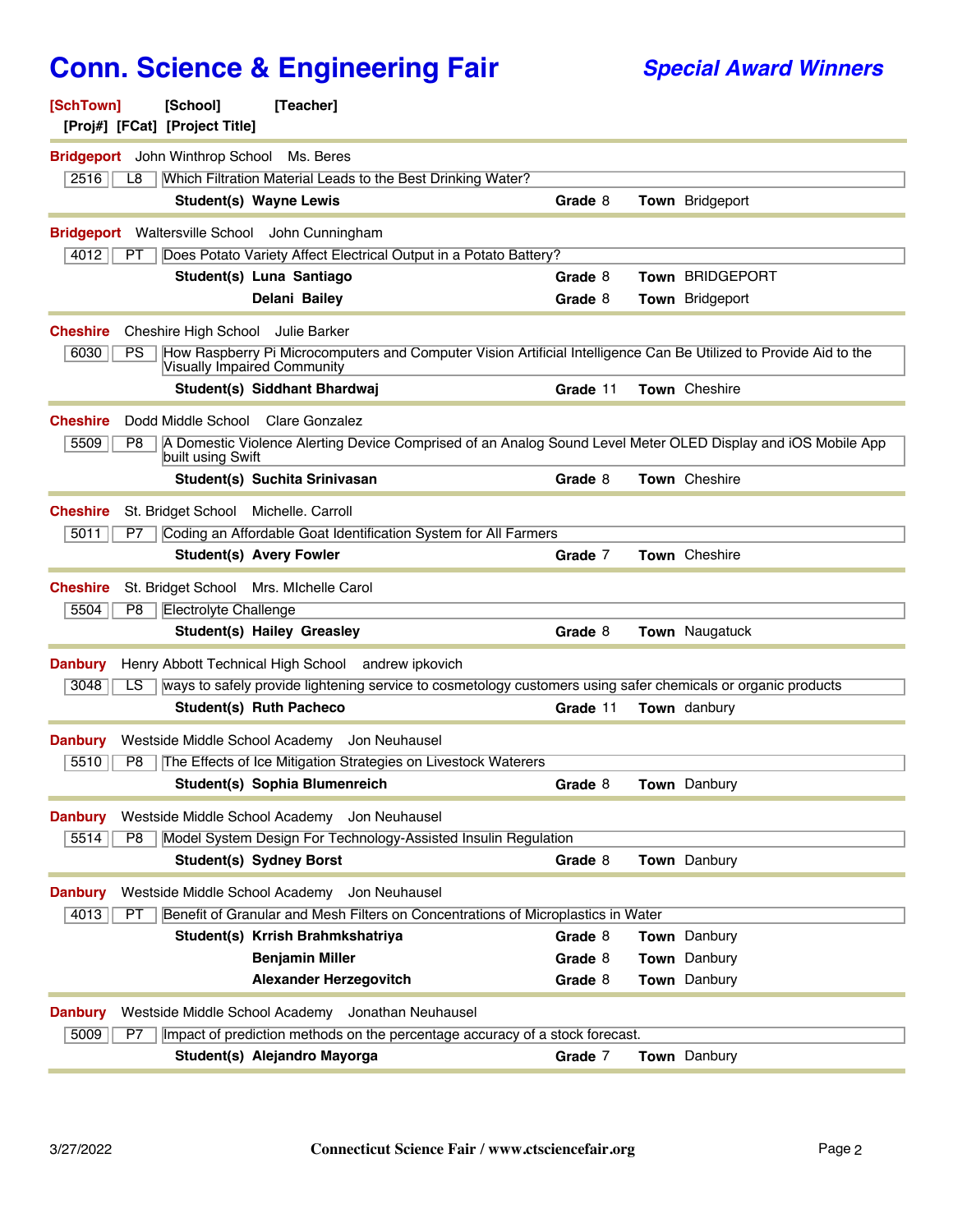## **Conn. Science & Engineering Fair Special Award Winners**

| [SchTown]<br>[Proj#] [FCat] [Project Title]       | [School]                       | [Teacher]                              |                                                                                                  |          |                                                                                                                            |
|---------------------------------------------------|--------------------------------|----------------------------------------|--------------------------------------------------------------------------------------------------|----------|----------------------------------------------------------------------------------------------------------------------------|
| <b>Danbury</b>                                    |                                |                                        | Westside Middle School Academy Jon Neuhausel                                                     |          |                                                                                                                            |
| 5501<br>P8                                        |                                |                                        | The effect that hours of the night have on magnitude per square arcsecond on a sky quality meter |          |                                                                                                                            |
|                                                   |                                | <b>Student(s) David Miller</b>         |                                                                                                  | Grade 8  | <b>Town</b> Danbury                                                                                                        |
| <b>Danbury</b>                                    |                                |                                        | Westside Middle School Academy Jonathan Neuhausel                                                |          |                                                                                                                            |
| 5505<br>P8                                        |                                |                                        | Design and Testing of an Integrated 360 Degree Pi Camera System for Deep Well Rescue Mission     |          |                                                                                                                            |
|                                                   |                                | Student(s) Sandhya Sudarsanam          |                                                                                                  | Grade 8  | Town Danbury                                                                                                               |
| <b>Darien</b>                                     | Darien High School David Lewis |                                        |                                                                                                  |          |                                                                                                                            |
| 3097<br>LS                                        |                                |                                        |                                                                                                  |          | The effect of microplastic ingestion on the health of parasites (Cryptocotyle lingua) in periwinkles (Littorina littorea). |
|                                                   |                                | <b>Student(s) Alison Enters</b>        |                                                                                                  | Grade 12 | Town Darien                                                                                                                |
| <b>Darien</b>                                     | Darien High School David Lewis |                                        |                                                                                                  |          |                                                                                                                            |
| PS<br>6071                                        |                                |                                        | Cloud Identification in Mars Daily Global Maps with Deep Learning                                |          |                                                                                                                            |
|                                                   |                                | Student(s) Sebastian Mengwall          |                                                                                                  | Grade 12 | <b>Town</b> Darien                                                                                                         |
| <b>Ellington</b>                                  |                                | Ellington Middle School Scott Raiola   |                                                                                                  |          |                                                                                                                            |
| 5007<br>P7                                        | Wall climbing soft robot       |                                        |                                                                                                  |          |                                                                                                                            |
|                                                   |                                | <b>Student(s) Thomas Gerlach</b>       |                                                                                                  | Grade 7  | Town Ellington                                                                                                             |
| <b>Enfield</b>                                    |                                | Chiaravalle Academy Mrs. Quinby        |                                                                                                  |          |                                                                                                                            |
| 1008<br>LТ                                        |                                | How music affects pill bugs behaviors. |                                                                                                  |          |                                                                                                                            |
|                                                   |                                | Student(s) Anna Burnham                |                                                                                                  | Grade 7  | Town Suffield                                                                                                              |
|                                                   |                                | <b>Hadley Buttrey</b>                  |                                                                                                  | Grade 7  | Town Windsor                                                                                                               |
| <b>Enfield</b>                                    | Chiaravalle Academy            | <b>Timothy Coleman</b>                 |                                                                                                  |          |                                                                                                                            |
| 1014<br>LТ                                        |                                |                                        | Sodium Bicarbonate as a Cost Effective Method for Raising the pH of Soil                         |          |                                                                                                                            |
|                                                   |                                | <b>Student(s) Lainey Czerwiec</b>      |                                                                                                  | Grade 8  | Town Feeding Hills                                                                                                         |
|                                                   |                                | <b>Olivia Keise</b>                    |                                                                                                  | Grade 8  | <b>Town</b> South Windsor                                                                                                  |
|                                                   |                                | <b>Bridget Kelly</b>                   |                                                                                                  | Grade 8  | Town Enfield                                                                                                               |
| <b>Enfield</b>                                    | Chiaravalle Academy            | Mr. Coleman                            |                                                                                                  |          |                                                                                                                            |
| 1002<br>LT                                        |                                | Optimum Composting For Eisenia fetida  |                                                                                                  |          |                                                                                                                            |
|                                                   |                                | <b>Student(s) Sage Pierce</b>          |                                                                                                  | Grade 8  | Town Enfield                                                                                                               |
|                                                   |                                | <b>Catherine Wilcox</b>                |                                                                                                  | Grade 8  | Town Enfield                                                                                                               |
| <b>Enfield</b>                                    | Chiaravalle Academy            | <b>Timothy Coleman</b>                 |                                                                                                  |          |                                                                                                                            |
| 4014<br>PT                                        |                                |                                        | Can You Separate Solids and Liquids Going Down Your Sink                                         |          |                                                                                                                            |
|                                                   |                                | <b>Student(s) Caleb Quinby</b>         |                                                                                                  | Grade 7  | Town Windsor                                                                                                               |
|                                                   |                                | <b>Holt Serrano</b>                    |                                                                                                  | Grade 7  | Town Somers                                                                                                                |
| <b>Enfield</b>                                    | Chiaravalle Academy            | <b>Timothy Coleman</b>                 |                                                                                                  |          |                                                                                                                            |
| 1003<br>LТ                                        |                                |                                        | Comparing Kale Growth In Hydroponics Versus Potting Soil In Winter                               |          |                                                                                                                            |
|                                                   |                                | <b>Student(s) Carys Wilson</b>         |                                                                                                  | Grade 7  | Town Somers                                                                                                                |
|                                                   |                                | <b>Delphine Lamattina</b>              |                                                                                                  | Grade 7  | Town West Hartford                                                                                                         |
| <b>Farmington</b> Miss Porter's School Betty Wang |                                |                                        |                                                                                                  |          |                                                                                                                            |
| 3078<br>LS                                        |                                |                                        | Using Single-Cell Analysis to Explore Prognostic Genes in Prostate Cancer                        |          |                                                                                                                            |
|                                                   |                                | Student(s) Junyue Ma                   |                                                                                                  | Grade 11 | Town Farmington                                                                                                            |
|                                                   |                                |                                        |                                                                                                  |          |                                                                                                                            |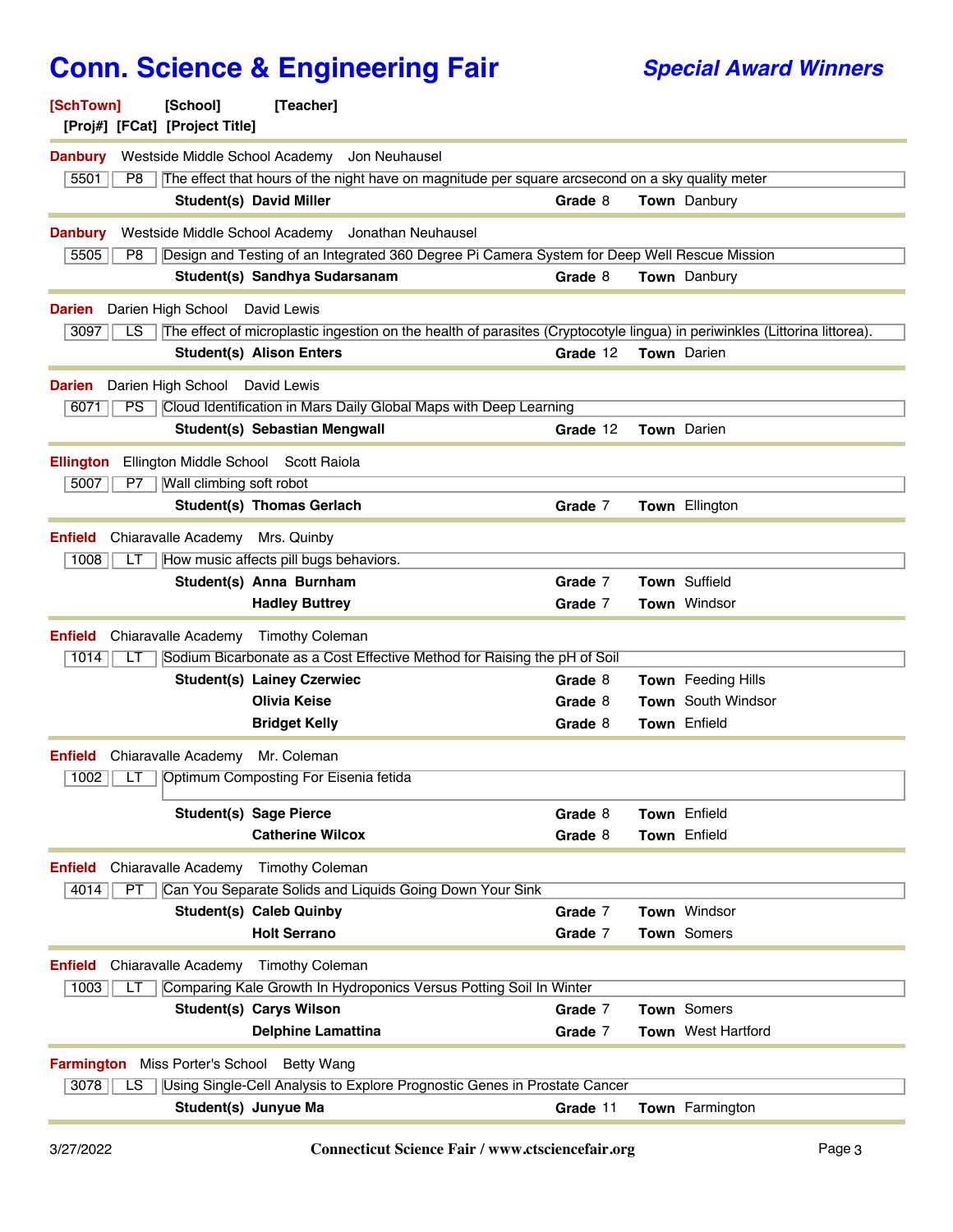| [SchTown]<br>[Proj#] [FCat] [Project Title] | [School]                     | [Teacher]                                                                                                                                                         |          |          |                       |
|---------------------------------------------|------------------------------|-------------------------------------------------------------------------------------------------------------------------------------------------------------------|----------|----------|-----------------------|
| <b>Fishers Island</b>                       | <b>Fishers Island School</b> | Carol Giles                                                                                                                                                       |          |          |                       |
| 3083<br>LS                                  |                              | The Effects Ocean Acidification has on the Antimicrobial properties of Sulfur Nanoparticles from the Marine Sponge<br>Species Halichondria Bowerbanki.            |          |          |                       |
|                                             |                              | Student(s) Madeleine Hatfield                                                                                                                                     | Grade 11 |          | Town GROTON           |
| Greenwich                                   | <b>Brunswick School</b>      | Dana Montanez                                                                                                                                                     |          |          |                       |
| 6061<br>PS                                  |                              | Optimization of the Sleep Cycle by Activation of the Parasympathetic Nervous System Using Low-frequency Vibrations<br>and Heart Rate Variability Analysis.        |          |          |                       |
|                                             |                              | Student(s) Ryan Kulsakdinun                                                                                                                                       | Grade 11 |          | Town Armonk           |
| Greenwich                                   | <b>Brunswick School</b>      | Dana Montanez                                                                                                                                                     |          |          |                       |
| 6501  <br>PST                               |                              | Thermal Desalination: A More Efficient and Sustainable Alternative to Reverse Osmosis                                                                             |          |          |                       |
|                                             |                              | <b>Student(s) Robert MacNaughton</b>                                                                                                                              | Grade 10 |          | Town Bronxville       |
|                                             |                              | <b>Michael Yeager</b>                                                                                                                                             | Grade 10 |          | <b>Town</b> Greenwich |
| Greenwich                                   | <b>Brunswick School</b>      | Dana Montanez                                                                                                                                                     |          |          |                       |
| 3510<br>LST                                 |                              | A comparative analysis of the presence of microplastics in soil and rainwater between rural areas, urban areas, and<br>areas adjacent to trash burning facilities |          |          |                       |
|                                             |                              | Student(s) Jackson Wolfram                                                                                                                                        | Grade 11 |          | Town Riverside        |
|                                             |                              | <b>Tomas Delgado</b>                                                                                                                                              | Grade 11 |          | Town Riverside        |
| Greenwich<br>1007<br>LІ                     | Ready, Set, Grow             | Greenwich Catholic School Mrs. Carol Lutz                                                                                                                         |          |          |                       |
|                                             |                              | <b>Student(s) Nicholas Barone</b>                                                                                                                                 | Grade 7  |          | Town Stamford         |
|                                             |                              | <b>Luke Mannello</b>                                                                                                                                              | Grade 7  |          | Town Stamford         |
| Greenwich                                   |                              | Greenwich Catholic School Mrs. Carol Lutz                                                                                                                         |          |          |                       |
| 5010<br>P7                                  | <b>House Elevation</b>       |                                                                                                                                                                   |          |          |                       |
|                                             |                              | Student(s) Ornella Saviano                                                                                                                                        | Grade 7  |          | Town Stamford         |
| Greenwich                                   |                              | Greenwich Country Day School Nathan Haag                                                                                                                          |          |          |                       |
| 3017<br>LS                                  |                              | Could Hydroponics be the Solution to a Sustainable Food System?                                                                                                   |          |          |                       |
|                                             |                              |                                                                                                                                                                   |          |          |                       |
|                                             |                              | Student(s) Isabella Brahmst                                                                                                                                       | Grade 12 |          | Town South Salem      |
| Greenwich Greenwich Country Day School      |                              | Nathan Haag                                                                                                                                                       |          |          |                       |
| 6070<br>PS                                  |                              | Prototype of a Cleaning Robot                                                                                                                                     |          |          |                       |
|                                             |                              | <b>Student(s) Ellie Hochberg</b>                                                                                                                                  | Grade 11 | Town Rye |                       |
| <b>Greenwich</b>                            |                              | Greenwich High School Andrew Bramante                                                                                                                             |          |          |                       |
| 6027<br><b>PS</b>                           | strobus Xylem Filtration     | Simple Remediation of Heavy Metal and Fertilizer Runoff Water Contaminants via Carbon Nanotube Infused Pinus                                                      |          |          |                       |
|                                             |                              | Student(s) Justin Bernstein                                                                                                                                       | Grade 9  |          | Town Greenwich        |
| <b>Greenwich</b>                            |                              | Greenwich High School Andrew Bramante                                                                                                                             |          |          |                       |
| 3025<br>LS                                  |                              | Rapid, Visual Detection of Benadryl Cocktails via Competitive, Amine-Responsive Fluorophores                                                                      |          |          |                       |
|                                             |                              | <b>Student(s) Angelina Fogarty</b>                                                                                                                                | Grade 11 |          | Town old greenwich    |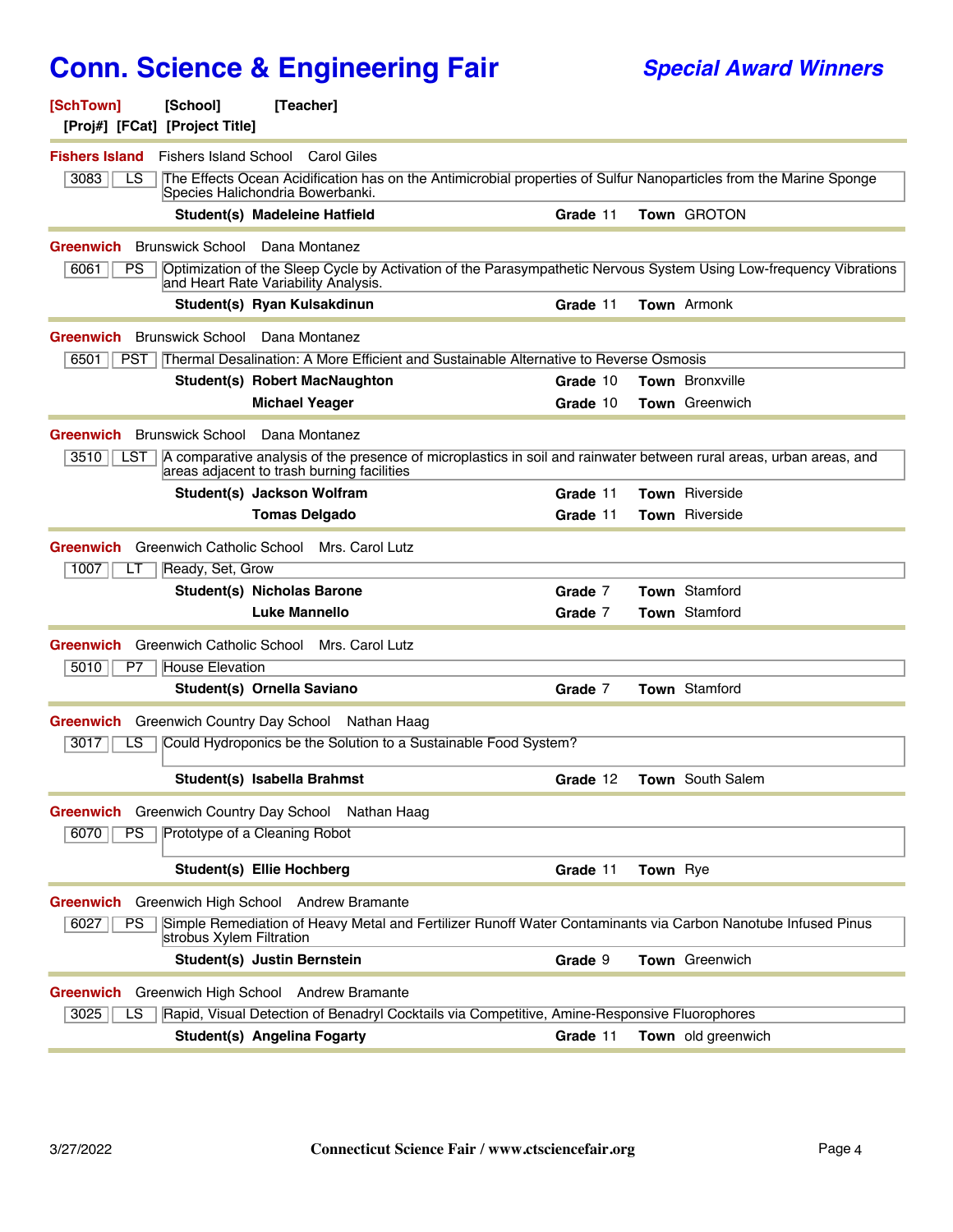| [SchTown]                                                            | [School]<br>[Proj#] [FCat] [Project Title] | [Teacher]                      |                                                                |          |          |                                                                                                                   |
|----------------------------------------------------------------------|--------------------------------------------|--------------------------------|----------------------------------------------------------------|----------|----------|-------------------------------------------------------------------------------------------------------------------|
| <b>Greenwich</b> Greenwich High School Andrew Bramante               |                                            |                                |                                                                |          |          |                                                                                                                   |
| 3012<br>LS                                                           | Phosphorus Absorption.                     |                                |                                                                |          |          | Synthesis of Polysaccharide-Encapsulated Hydroxyapatite Nanocomposites to Stimulate Plant Growth and Promote      |
|                                                                      | Student(s) Isabella Gega                   |                                |                                                                | Grade 11 |          | <b>Town</b> Greenwich CT                                                                                          |
| <b>Greenwich</b> Greenwich High School Andrew Bramante<br>3030<br>LS |                                            |                                |                                                                |          |          | Design of a Novel, Dual-Functioning Tissue Plasminogen Activator and Anticoagulant Therapeutic for Rapid Ischemic |
|                                                                      | <b>Stroke Treatment</b>                    |                                |                                                                |          |          |                                                                                                                   |
|                                                                      | <b>Student(s) Ambika Grover</b>            |                                |                                                                | Grade 11 |          | Town Riverside                                                                                                    |
| Greenwich                                                            | Greenwich High School Andrew Bramante      |                                |                                                                |          |          |                                                                                                                   |
| 3059<br>LS                                                           |                                            |                                | The Influence of Social Capital on Covid-19 Vaccine Hesitancy  |          |          |                                                                                                                   |
|                                                                      | Student(s) Zara Haque                      |                                |                                                                | Grade 9  |          | Town Riverside                                                                                                    |
| Greenwich Greenwich High School Andrew Bramante                      |                                            |                                |                                                                |          |          |                                                                                                                   |
| 6080<br>PS                                                           | ∣System                                    |                                |                                                                |          |          | Remediation of Fire-Foam PFAs from Contaminated Water Using an Eco-Friendly and Reusable Water Filtration         |
|                                                                      |                                            | Student(s) Adam Kleshchelski   |                                                                | Grade 11 |          | Town Cos Cob                                                                                                      |
| Greenwich Greenwich High School Andrew Bramante                      |                                            |                                |                                                                |          |          |                                                                                                                   |
| 6039<br>PS                                                           | Supramolecular Hydrogel Scaffolding        |                                |                                                                |          |          | Eco-Friendly Remediation of Polycyclic Aromatic Hydrocarbons in Stormwater via Magnesium-Infused Calcite Crystal, |
|                                                                      | Student(s) Audrey Lin                      |                                |                                                                | Grade 10 |          | Town Riverside                                                                                                    |
| <b>Greenwich</b> Greenwich High School Andrew Bramante               |                                            |                                |                                                                |          |          |                                                                                                                   |
| 6060<br>PS                                                           | Textile Framework                          |                                |                                                                |          |          | Increasing Elasticity, Durability, and Function of Wearable PANI-Sense pH Health Monitors via a Superhydrophobic, |
|                                                                      |                                            | Student(s) Madeline Minichetti |                                                                | Grade 11 |          | Town Greenwich                                                                                                    |
| <b>Greenwich</b> Greenwich High School Andrew Bramante               |                                            |                                |                                                                |          |          |                                                                                                                   |
| 6082<br><b>PS</b>                                                    |                                            |                                |                                                                |          |          | Biomimetic Removal of Microspheres Water Contaminants, via Calcite-Infused, Coral-like Melamine Sponges           |
|                                                                      | <b>Student(s) Naomi Park</b>               |                                |                                                                | Grade 10 |          | Town Riverside                                                                                                    |
| Greenwich                                                            | Greenwich High School Andrew Bramante      |                                |                                                                |          |          |                                                                                                                   |
| 3063<br>LS                                                           |                                            |                                |                                                                |          |          | Design of a Wearable, Skin-Specific UVB Sensor for Instantaneous Detection of Skin-Damaging Radiation             |
|                                                                      | Student(s) Yurika Sakai                    |                                |                                                                | Grade 11 |          | <b>Town</b> Greenwich                                                                                             |
| Greenwich                                                            | Greenwich High School Andrew Bramante      |                                |                                                                |          |          |                                                                                                                   |
| 6042<br>PS.                                                          | Wild Bee Pollinators                       |                                |                                                                |          |          | Controlled Delivery of Sulfoxaflor Pesticide via Cinnamaldehyde-infused Hydrogels to Reduce Toxicity to Honey and |
|                                                                      |                                            | Student(s) Elizabeth Wallace   |                                                                | Grade 11 |          | Town Old Greenwich                                                                                                |
| Greenwich                                                            | Sacred Heart Greenwich                     | Joan Fei                       |                                                                |          |          |                                                                                                                   |
| 6091<br>PS                                                           | Nitrates in the Long Island Sound          |                                |                                                                |          |          | Designing and Testing an Activated Carbon Cloth Storm Drain Filter to Reduce the Prevalence of Phosphates and     |
|                                                                      | <b>Student(s) Abby Barnett</b>             |                                |                                                                | Grade 12 |          | <b>Town</b> Darien                                                                                                |
| Greenwich                                                            | Sacred Heart Greenwich                     | Joan Fei                       |                                                                |          |          |                                                                                                                   |
| 3004<br>LS.                                                          |                                            |                                | Wildlife and Borough and Environmental Racism in New York City |          |          | Using NYC Parks Department "Report a Sighting" Data to Investigate the Relationship Between Emotional Response to |
|                                                                      | Student(s) Annie O'Connor                  |                                |                                                                | Grade 12 | Town Rye |                                                                                                                   |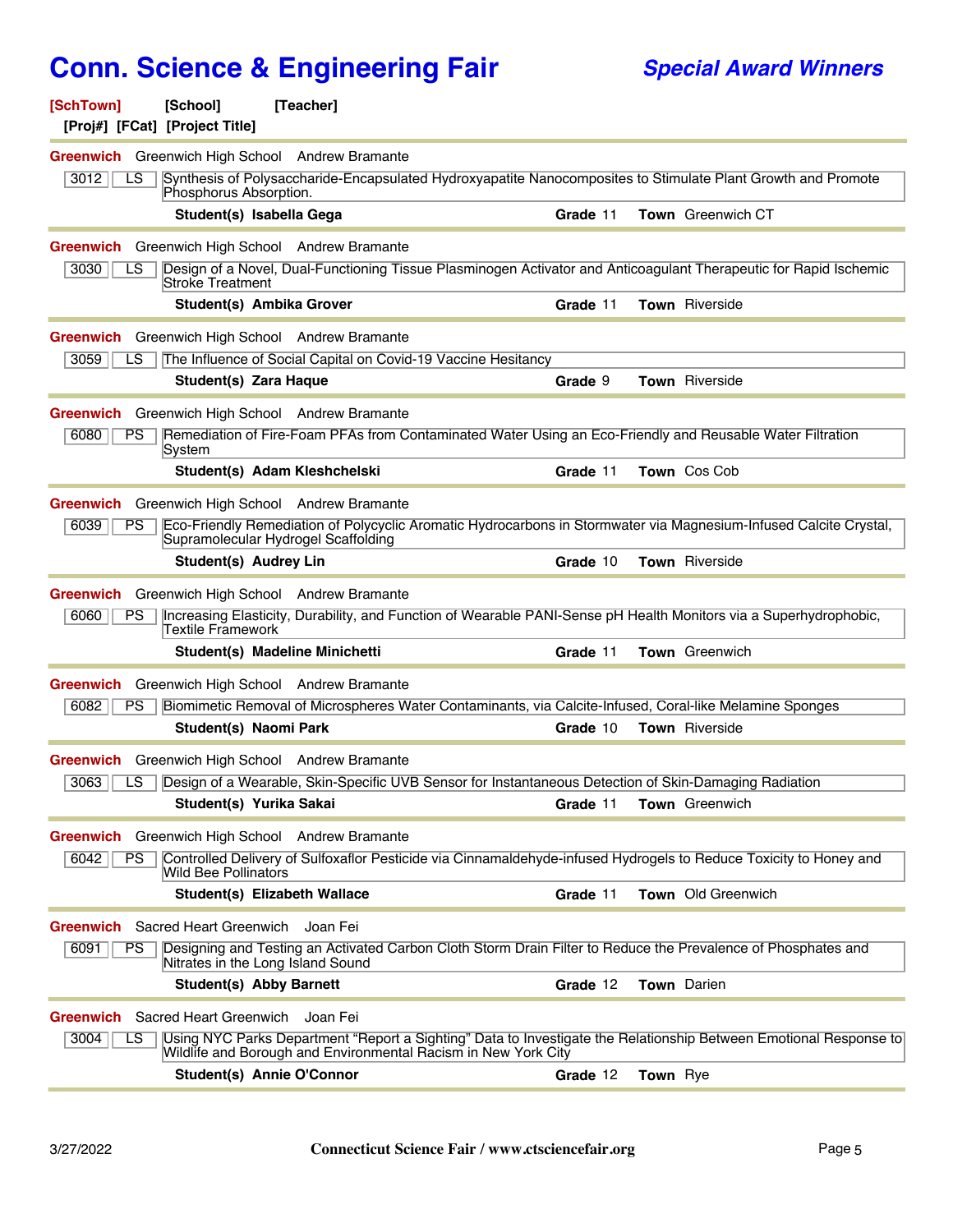| [SchTown]<br>[School]<br>[Teacher]<br>[Proj#] [FCat] [Project Title]                                                                  |                                      |
|---------------------------------------------------------------------------------------------------------------------------------------|--------------------------------------|
| <b>Guilford</b><br>Guilford High School Dr. James Carlson                                                                             |                                      |
| A New Hybrid: Harnessing the Power of Friction<br>6065<br>PS                                                                          |                                      |
| <b>Student(s) Michael Neiss</b>                                                                                                       | Town Guilford<br>Grade 11            |
| Hamden<br>Hamden Hall Country Day School<br><b>Frank Gasparro</b>                                                                     |                                      |
| 2009 MacBook Restoration<br>5507<br>P8                                                                                                |                                      |
| Student(s) Andrei Balas                                                                                                               | Town Cheshire<br>Grade 8             |
| Hamden<br>Hamden Hall Country Day School<br>Doctor Frank Gasparro                                                                     |                                      |
| 5515<br>iAAA band (Impact-absorbing and alerting band)<br>P8                                                                          |                                      |
| Student(s) Ravindu Karunaratne                                                                                                        | Town Hamden<br>Grade 8               |
| Hamden<br>Hamden Hall Country Day School<br><b>Brian Christman</b>                                                                    |                                      |
| 2517<br>L8<br>The Latch                                                                                                               |                                      |
| <b>Student(s) Neev Makin</b>                                                                                                          | Town Hamden<br>Grade 8               |
| Hamden Hall Country Day School<br>Paulomi Aldo<br>Hamden                                                                              |                                      |
| Copper Contamination of Freshwater sources which pollute and harm the ecosystem and its consumers<br>2509<br>L8<br>(Phytoremediation) |                                      |
| Student(s) Sophia Vash                                                                                                                | Town Fairfield CT<br>Grade 8         |
| Hamden<br>Sacred Heart Academy<br>Pamela Brownell                                                                                     |                                      |
| Grass vs. Turf Fields: The Effects of Heat<br>6507<br>PST                                                                             |                                      |
| Student(s) Addison Galaski                                                                                                            | Grade 10<br>Town North Haven         |
| Rebecca Zelaya                                                                                                                        | <b>Town</b> Wallingford<br>Grade 10  |
|                                                                                                                                       |                                      |
| Foifon Teawdatwan<br><b>Hartford</b><br>Renzulli Academy                                                                              |                                      |
| It's not a pro, It's a robot?<br>5006<br>P7                                                                                           |                                      |
| <b>Student(s) Gavin Dusel</b>                                                                                                         | Town Newington<br>Grade 7            |
| Renzulli Academy Foifon Teawdatwan<br><b>Hartford</b>                                                                                 |                                      |
| <b>Extracting DNA from strawberries</b><br>2008<br>L7                                                                                 |                                      |
| <b>Student(s) Damaris Reynoso</b>                                                                                                     | Town Hartford<br>Grade 7             |
| <b>Kent</b> Kent School<br>Jesse Klingebiel                                                                                           |                                      |
| PS<br>Flexibility with Flying: Replicable and Attachable Aerial Robot with Multi-Degree-of-Freedom<br>6003                            |                                      |
| Student(s) Siyi Lu                                                                                                                    | Grade 11<br><b>Town Kent</b>         |
| Manchester High School Wendy Turek-Hernandez<br>Manchester                                                                            |                                      |
| The Effects of Environmental Buffers on Traffic-Related Noise Pollution<br>6088<br>PS.                                                |                                      |
| Student(s) Emma Greenfield                                                                                                            | Town Manchester<br>Grade 12          |
| Manchester High School Wendy Turek<br>Manchester                                                                                      |                                      |
| 3066<br>The Effect of PLA and HDPE Microplastics on the Growth of Cherry Tomato Plants<br>LS                                          |                                      |
| Student(s) Jack Larson                                                                                                                | Town Manchester<br>Grade 12          |
| St. James School<br>Ellen Oei<br>Manchester                                                                                           |                                      |
| 5005<br>Power to the Puck<br>P7<br>Student(s) Jameson Fisher                                                                          | Grade 7<br><b>Town EAST HARTFORD</b> |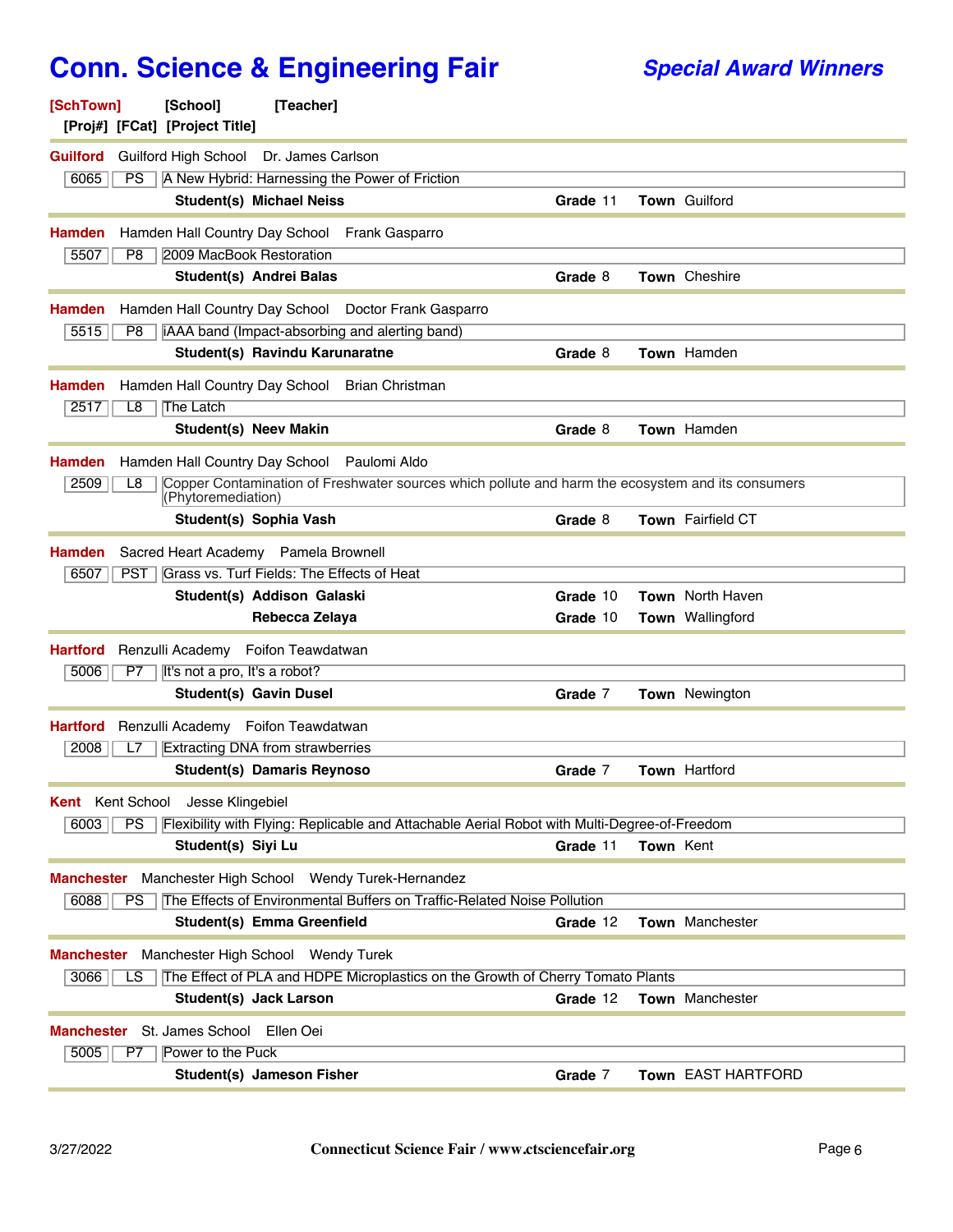| <b>SchTown</b><br><b>School</b><br> Teacher <br>[Proj#] [FCat] [Project Title]                                                                                                          |          |  |                         |  |  |
|-----------------------------------------------------------------------------------------------------------------------------------------------------------------------------------------|----------|--|-------------------------|--|--|
| <b>Middlebury</b> Westover School<br>Sydney Kadiyala                                                                                                                                    |          |  |                         |  |  |
| 6032<br><b>PS</b><br>Flexible mechanical worm based on steering gear                                                                                                                    |          |  |                         |  |  |
| Student(s) Xinyi Xie                                                                                                                                                                    | Grade 11 |  | Town Middlebury         |  |  |
| Platt Technical High School Sara Bruno<br><b>Milford</b>                                                                                                                                |          |  |                         |  |  |
| 3519<br>LST<br>The Palingenesis Project                                                                                                                                                 |          |  |                         |  |  |
| <b>Student(s) Ashley Ramos</b>                                                                                                                                                          | Grade 11 |  | Town Bridgeport         |  |  |
| <b>Bruno Valdivia</b>                                                                                                                                                                   | Grade 11 |  | <b>Town</b> West Haven  |  |  |
| Katelyn Zayas                                                                                                                                                                           | Grade 11 |  | <b>Town</b> New Haven   |  |  |
| <b>New Haven</b> Engineering and Science University Magnet School<br>Roger Rushworth<br>5001<br>What do different baking ingredients do?<br>P7                                          |          |  |                         |  |  |
| Student(s) Titiladeoluwa Adeniran                                                                                                                                                       | Grade 7  |  | <b>Town</b> Seymour     |  |  |
| <b>Engineering and Science University Magnet School</b><br>Roger Rushworth<br><b>New Haven</b>                                                                                          |          |  |                         |  |  |
| 2006<br>Catalace<br>L7                                                                                                                                                                  |          |  |                         |  |  |
| Student(s) Ethan Joseph                                                                                                                                                                 | Grade 7  |  | Town West Haven         |  |  |
| New Haven Engineering and Science University Magnet School Roger Rushworth                                                                                                              |          |  |                         |  |  |
| Implementing Nontoxic Modified Magnetic Metal Oxide Nanoparticle Enhanced Biochar Filtration for the Efficient<br>3009<br>LS<br>Removal of Emerging Contaminants in an Aqueous Solution |          |  |                         |  |  |
| Student(s) Snigtha Mohanraj                                                                                                                                                             | Grade 9  |  | Town Ansonia            |  |  |
| Engineering and Science University Magnet School Roger Rushworth<br>New Haven                                                                                                           |          |  |                         |  |  |
| The Effects of Run-off Pollutants on the Harmful Algal Bloom (HAB) model C. Vulgaris<br>2001<br>L7                                                                                      |          |  |                         |  |  |
| Student(s) Adithi Variar                                                                                                                                                                | Grade 7  |  | <b>Town</b> Wallingford |  |  |
| <b>New Haven</b><br>Hopkins School Dr. Phillip Stewart                                                                                                                                  |          |  |                         |  |  |
| Real-Time Motion Tracking System and Data Analytics for Live Insects Using Three-Wheeled Servosphere Robot<br>6054<br>PS                                                                |          |  |                         |  |  |
| <b>Student(s) Nicholas Lee</b>                                                                                                                                                          | Grade 11 |  | Town Trumbull           |  |  |
|                                                                                                                                                                                         |          |  |                         |  |  |
| Sound School Chuck Mulligan<br><b>New Haven</b>                                                                                                                                         |          |  |                         |  |  |
| 6068<br>Correlation between Rainfall and Suspended Sediment Levels in the Mill River System/ New Haven Waterways<br><b>PS</b>                                                           |          |  |                         |  |  |
| Student(s) Cora FitzGerald                                                                                                                                                              | Grade 9  |  | <b>Town</b> Branford    |  |  |
| Norwich Technical High School Tiffani Kaminski<br><b>Norwich</b>                                                                                                                        |          |  |                         |  |  |
| Biodegradation of Polystyrene by Bacteria Found in The Gut of Tenebrio Molitor Larvae<br>3515<br><b>LST</b>                                                                             |          |  |                         |  |  |
| <b>Student(s) Tori Simmons</b>                                                                                                                                                          | Grade 11 |  | Town Norwich            |  |  |
| <b>Sara Smith</b>                                                                                                                                                                       | Grade 11 |  | <b>Town</b> New London  |  |  |
| St. Michael School<br>Anna-Helene Grossomanides<br><b>Pawcatuck</b>                                                                                                                     |          |  |                         |  |  |
| American Juvenile Horseshoe Crab Aquaculture<br>2012<br>L7                                                                                                                              |          |  |                         |  |  |
| Student(s) Gianna Giovanelli                                                                                                                                                            | Grade 7  |  | Town Westerly           |  |  |
| Pomfret School<br>Deary Timothy<br><b>Pomfret</b>                                                                                                                                       |          |  |                         |  |  |
| A novel vascular 3D-printing approach assisted by cardiac single cell transcriptomics<br>6073<br><b>PS</b><br>Student(s) Zhoutong Qi                                                    | Grade 10 |  | Town Montgomery         |  |  |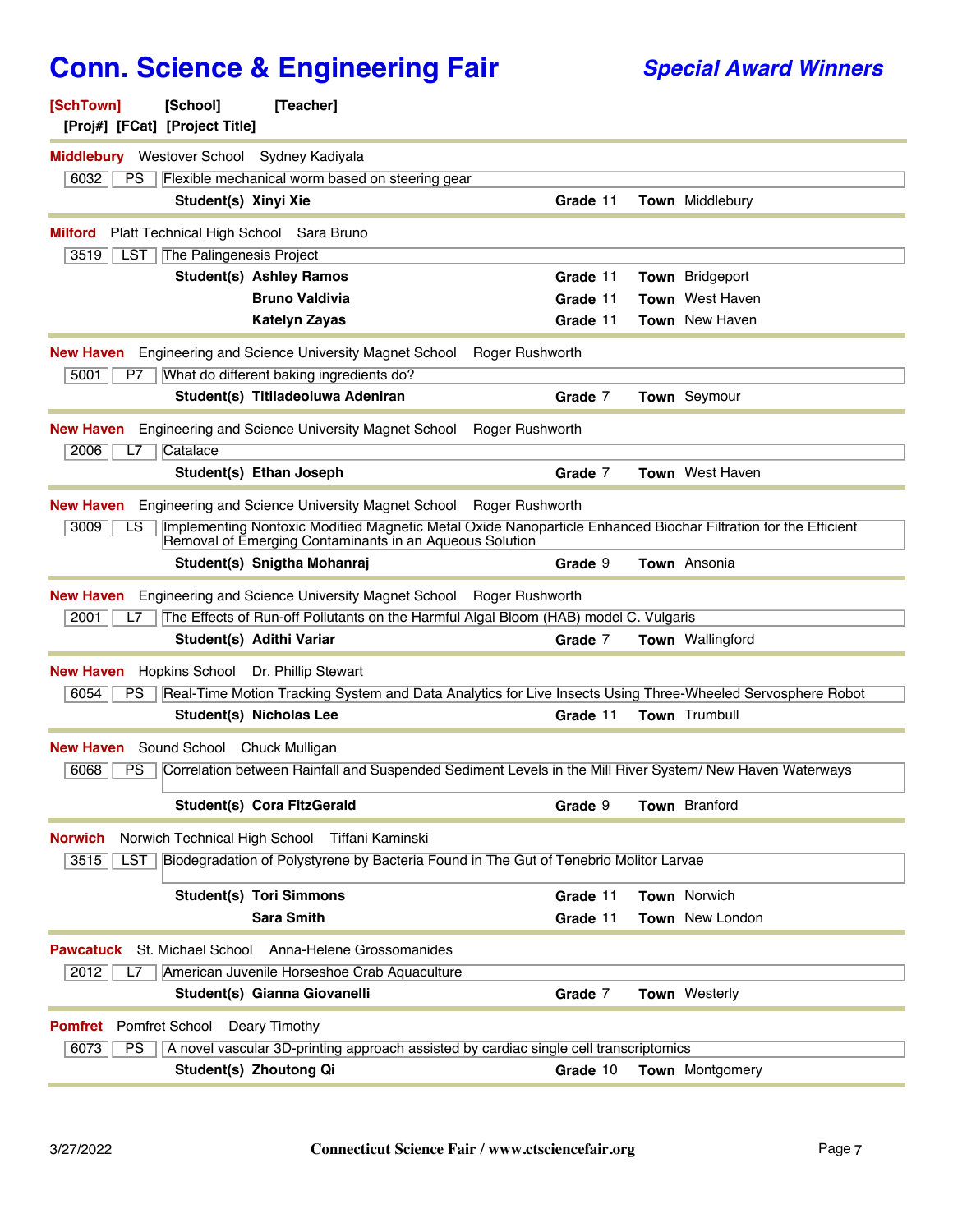| [SchTown]<br>[Proj#] [FCat] [Project Title]          | [School]                              | [Teacher]                                                                                                                                                       |                    |             |                              |
|------------------------------------------------------|---------------------------------------|-----------------------------------------------------------------------------------------------------------------------------------------------------------------|--------------------|-------------|------------------------------|
| <b>Ridgefield</b>                                    | Ridgefield High School Aine Kapell    |                                                                                                                                                                 |                    |             |                              |
| 3106<br>LS                                           |                                       | Assessing the efficacy of botanical repellents against blacklegged ticks                                                                                        |                    |             |                              |
|                                                      | Student(s) Ava Anderson               |                                                                                                                                                                 | Grade 11           |             | <b>Town</b> Ridgefield       |
| <b>Ridgefield</b><br>6056<br>PS.                     |                                       | Ridgefield High School Patrick Hughes<br>A Wavelet-based Method for Generalizing Molecular Latent Spaces for Assisted Traversal                                 |                    |             |                              |
|                                                      |                                       |                                                                                                                                                                 |                    |             |                              |
|                                                      | Student(s) Ian Murdock                |                                                                                                                                                                 | Grade 12           |             | <b>Town</b> Ridgefield       |
| <b>Sandy Hook</b> Newtown High School<br>6077<br>PS. |                                       | Tim Dejulio<br>Modular Robotic System for Multipurpose Robots                                                                                                   |                    |             |                              |
|                                                      | Student(s) Benjamin Ochs              |                                                                                                                                                                 | Grade 12           |             | <b>Town</b> Sandy Hook       |
|                                                      |                                       |                                                                                                                                                                 |                    |             |                              |
| 6086                                                 |                                       | <b>Sandy Hook</b> Newtown High School Timothy DeJulio                                                                                                           |                    |             |                              |
| PS.                                                  | Student(s) Sam Staubly                | Accessible program and system to accurately align a star tracking mount using a camera.                                                                         | Grade 12           |             | Town Newtown                 |
|                                                      |                                       |                                                                                                                                                                 |                    |             |                              |
| <b>Shelton</b>                                       |                                       | Shelton Intermediate School Erica Napoli                                                                                                                        |                    |             |                              |
| 1011<br>LT                                           | Moon Madness?                         |                                                                                                                                                                 |                    |             |                              |
|                                                      |                                       | Student(s) Kurtlene Dela Rosa<br>Enja Abo-Alaial                                                                                                                | Grade 7<br>Grade 7 |             | Town Shelton<br>Town shelton |
|                                                      |                                       |                                                                                                                                                                 |                    |             |                              |
| Stamford                                             |                                       | Bi-Cultural Hebrew Academy Mr. Graseck                                                                                                                          |                    |             |                              |
| 2014<br>L7                                           |                                       | How Do Small Amounts of Sodium Chloride Affect the Growth of Brassica Rapa (Mustard Plants)                                                                     |                    |             |                              |
|                                                      | Student(s) Joshua Schwartz            |                                                                                                                                                                 | Grade 7            |             | Town Stamford                |
| <b>Stamford</b>                                      | King School Victoria Schulman         |                                                                                                                                                                 |                    |             |                              |
| 3032<br>LS                                           |                                       | A Convolutional Neural Network for Real-Time Tick Classification and Disease Risk Analysis                                                                      |                    |             |                              |
|                                                      | Student(s) Antonia Kolb               |                                                                                                                                                                 | Grade 10           |             | Town New Canaan              |
| <b>Stamford</b>                                      | King School Victoria Schulman         |                                                                                                                                                                 |                    |             |                              |
| 6028<br>PS                                           |                                       | Electrochromism paired with Finite Difference Time Domain Modeling allows for the Successful Prediction of Color<br>Change Achieved by Electrochromic Reactions |                    |             |                              |
|                                                      | Student(s) Gouri Krishnan             |                                                                                                                                                                 | Grade 11           |             | <b>Town</b> Darien           |
| <b>Stamford</b>                                      | King School Victoria Schulman         |                                                                                                                                                                 |                    |             |                              |
| 6026<br>PS                                           |                                       | Passive Thermal Energy Storage for Air Conditioning Systems Utilizing Phase Change Material                                                                     |                    |             |                              |
|                                                      | Student(s) Adam Nomani                |                                                                                                                                                                 | Grade 12           |             | Town Stamford                |
| <b>Stamford</b>                                      | King School Victoria Schulman         |                                                                                                                                                                 |                    |             |                              |
| 3038<br>LS                                           |                                       | The use of Prime Editing to Induce and Correct the CFTR-F508del mutation in iPSCs.                                                                              |                    |             |                              |
|                                                      | <b>Student(s) Benjamin Persily</b>    |                                                                                                                                                                 | Grade 11           |             | <b>Town</b> Scarsdale        |
| <b>Storrs</b>                                        | E.O. Smith High School Cheryl Granger |                                                                                                                                                                 |                    |             |                              |
| 3521<br><b>LST</b>                                   |                                       | How Cooking Different Kinds of Poultry at Different Temperatures Affects the Growth of E. Coli                                                                  |                    |             |                              |
|                                                      | <b>Student(s) Mary Lynch</b>          |                                                                                                                                                                 | Grade 9            | Town Storrs |                              |
|                                                      |                                       | <b>Mackenize Dahlen</b>                                                                                                                                         | Grade 9            |             | <b>Town</b> Mansfield Center |
| <b>Suffield</b>                                      | Suffield Academy Suika Liu            |                                                                                                                                                                 |                    |             |                              |
| 6014<br><b>PS</b>                                    | On the Casas-Alvero's Conjecture      |                                                                                                                                                                 |                    |             |                              |
|                                                      | Student(s) Jiaxuan Su                 |                                                                                                                                                                 | Grade 10           |             | Town Shanghai                |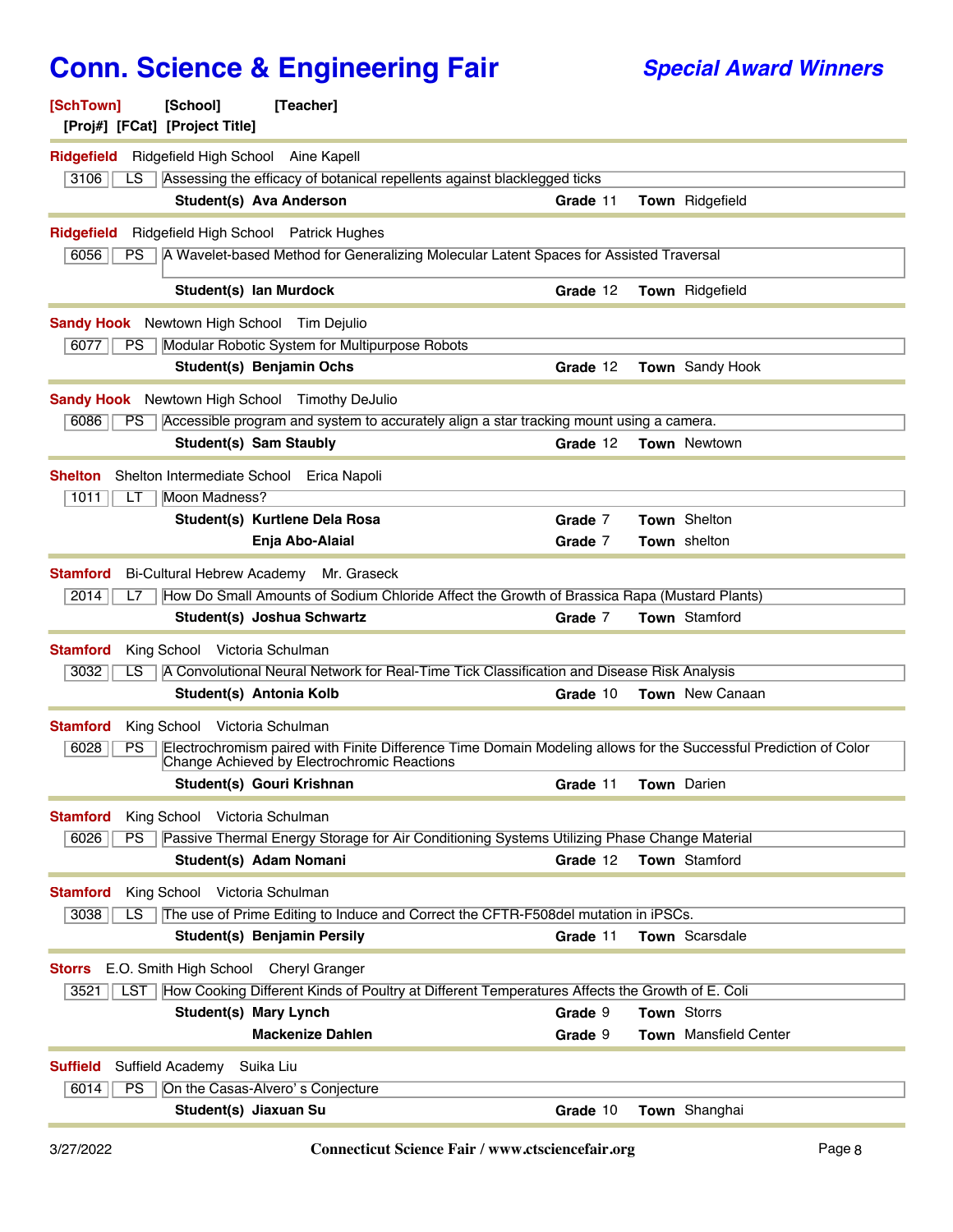| [SchTown]<br>[Proj#] [FCat] [Project Title]       | [School]                             | [Teacher]                                                                                                           |          |                      |
|---------------------------------------------------|--------------------------------------|---------------------------------------------------------------------------------------------------------------------|----------|----------------------|
| <b>Suffield</b>                                   | Suffield High School Melanie Brown   |                                                                                                                     |          |                      |
| 3036<br>LS.                                       |                                      | The Anticoagulant blood mixer and anti-stress device for patients donating blood                                    |          |                      |
|                                                   | <b>Student(s) Ana-Lois Davis</b>     |                                                                                                                     | Grade 10 | Town Broad Brook     |
| <b>Suffield</b>                                   | Suffield High School Melanie Brown   |                                                                                                                     |          |                      |
| 6074<br>PS                                        |                                      | Post FDM 3D Printing Processes to Improve Layer Adhesion.                                                           |          |                      |
|                                                   | <b>Student(s) Jack Shanks</b>        |                                                                                                                     | Grade 12 | Town Suffield        |
| <b>Suffield</b>                                   | Suffield Middle School Melanie Brown |                                                                                                                     |          |                      |
| 5511<br>P8                                        | Student(s) Noora Khaled              | Converting Excess Heat Generated From Furnaces Into Usable Energy                                                   | Grade 8  | Town Suffield        |
|                                                   |                                      |                                                                                                                     |          |                      |
| <b>Trumbull</b>                                   |                                      | Christian Heritage School Daniel Cote                                                                               |          |                      |
| 6037<br><b>PS</b>                                 | <b>Student(s) Aidan Bradley</b>      | Combating Covid-19 through Programming using Scratch Software                                                       | Grade 11 | Town Ansonia         |
|                                                   |                                      |                                                                                                                     |          |                      |
| <b>Trumbull</b>                                   |                                      | Christian Heritage School Mr Daniel Cote                                                                            |          |                      |
| 5508<br>P8                                        | The Luboni                           |                                                                                                                     |          |                      |
|                                                   |                                      | <b>Student(s) Lucille Presbrey</b>                                                                                  | Grade 8  | Town Ridgefield      |
|                                                   |                                      | <b>Wallingford</b> Choate Rosemary Hall Murali Chiravuri                                                            |          |                      |
| 3117<br>LS.                                       |                                      | Development of a Home N-Terminal Pro-Brain Natriuretic Peptide Assay for the Diagnosis of Congestive Heart Failure. |          |                      |
|                                                   | Student(s) Maya Chiravuri            |                                                                                                                     | Grade 11 | Town Bridgeport      |
| <b>Wallingford</b> Choate Rosemary Hall Sunny Kim |                                      |                                                                                                                     |          |                      |
| 3119<br>LS.                                       |                                      | Development of LMMD (Lower Methane, More Degradable) Bag Using Marine Bio-Waste Sargassum                           |          |                      |
|                                                   |                                      | Student(s) Ryan Yoon Ha Lee                                                                                         | Grade 10 | Town Wallingford     |
| Wallingford Choate Rosemary Hall Jan Cook         |                                      |                                                                                                                     |          |                      |
| 6011<br><b>PS</b>                                 |                                      | Application of Soft Robots in Building Collapse Rescues                                                             |          |                      |
|                                                   | Student(s) Ann Song                  |                                                                                                                     | Grade 9  | Town Farmington      |
| <b>Westport</b>                                   | Staples High School Nick Morgan      |                                                                                                                     |          |                      |
| 6016<br>PS                                        |                                      | Finding Gravitationally Lensed Quasar Systems by using a Polar Shapelet Decomposition Approach                      |          |                      |
|                                                   | Student(s) Ishan Prasad              |                                                                                                                     | Grade 12 | <b>Town Westport</b> |
| Wilton                                            | Middlebrook School Kendra Norman     |                                                                                                                     |          |                      |
| 4003<br>PT                                        |                                      | School Bus Approach Alert System                                                                                    |          |                      |
|                                                   |                                      | Student(s) Leonardo Kulon                                                                                           | Grade 7  | Town Wilton          |
|                                                   |                                      | Sanaka Dash                                                                                                         | Grade 7  | Town Wilton          |
| Wilton                                            | Middlebrook School                   | Carol Festa                                                                                                         |          |                      |
| 5503<br>P <sub>8</sub>                            |                                      | Revolutionary 3D-Printed Shoes to Change the Way We Think about Footwear                                            |          |                      |
|                                                   |                                      | Student(s) William Olmstead                                                                                         | Grade 8  | Town Wilton          |
| Wilton                                            | Middlebrook School Carol Festa       |                                                                                                                     |          |                      |
| 1012<br>LТ                                        |                                      | A novel way to solve coral bleaching                                                                                |          |                      |
|                                                   | Student(s) Preethi Vijay             |                                                                                                                     | Grade 8  | Town Wilton          |
|                                                   |                                      | Trisha Prabhu                                                                                                       | Grade 8  | Town Wilton          |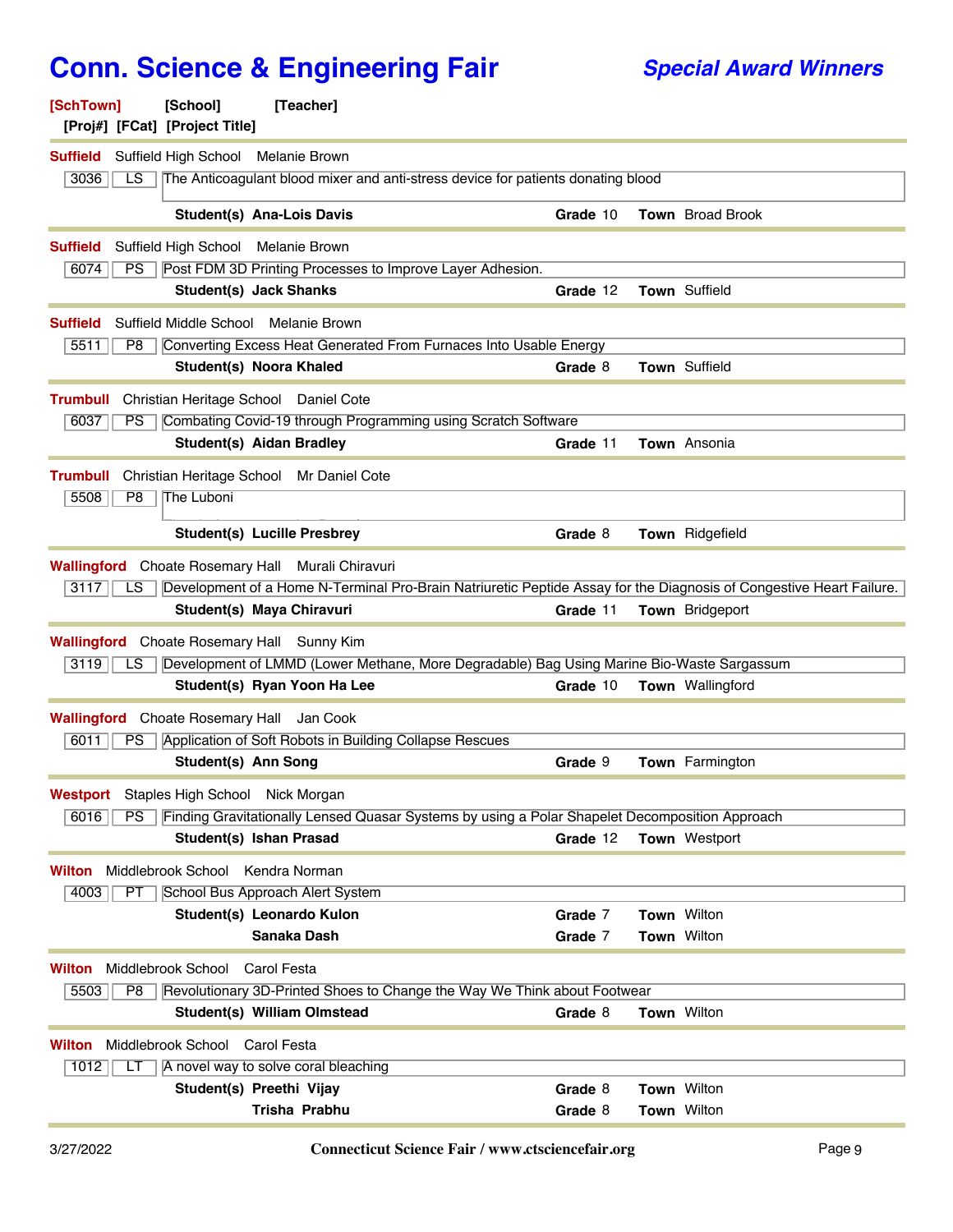| [SchTown]                                                         | [School]<br>[Proj#] [FCat] [Project Title] | [Teacher]                                  |                                                                          |                                                                                                       |                                                                                                                   |
|-------------------------------------------------------------------|--------------------------------------------|--------------------------------------------|--------------------------------------------------------------------------|-------------------------------------------------------------------------------------------------------|-------------------------------------------------------------------------------------------------------------------|
|                                                                   |                                            |                                            | <b>Windsor</b> Academy of Aerospace & Engineering Dr. Michelle Bellinger |                                                                                                       |                                                                                                                   |
| 6502<br>PST                                                       | On Compressive Strength                    |                                            |                                                                          |                                                                                                       | The Effect Of Altering The Material Composition in Ultra High-Performance Concrete (UHPC) With Regional Materials |
|                                                                   | Student(s) Justin Ho                       |                                            |                                                                          | Grade 11                                                                                              | Town Suffield                                                                                                     |
|                                                                   |                                            | <b>Nathan Magold</b>                       |                                                                          | Grade 11                                                                                              | Town Southington                                                                                                  |
| Windsor                                                           |                                            |                                            | Academy of Aerospace & Engineering Dr. Michelle Bellinger                |                                                                                                       |                                                                                                                   |
| 6505<br><b>PST</b>                                                |                                            | Student(s) Dylan Pueschel                  | Piezoelectric Wind Harvesting Electrical Energy Conversion               | Grade 12                                                                                              | Town Hebron                                                                                                       |
|                                                                   |                                            | <b>John Watrous</b>                        |                                                                          | Grade 12                                                                                              | <b>Town Hartford</b>                                                                                              |
|                                                                   |                                            |                                            |                                                                          |                                                                                                       |                                                                                                                   |
| <b>Windsor</b><br>6059<br><b>PS</b>                               | Madina Academy                             | Mr. Coleman                                |                                                                          | A Proposal to Use Cost Effective Eco-friendly and Stronger Bricks for Modern Construction:            |                                                                                                                   |
|                                                                   |                                            | <b>Student(s) Yameen Ahmed</b>             |                                                                          | Grade 9                                                                                               | Town Vernon, Rockville                                                                                            |
| <b>Windsor</b>                                                    |                                            | The Loomis Chaffee School Koby Osei-Mensah |                                                                          |                                                                                                       |                                                                                                                   |
| 6089<br>PS.                                                       | Student(s) Ting-Yo Tan                     |                                            |                                                                          | Analysis of Leading-Edge Devices on Aerodynamic Lift at Different Angles of Attack<br>Grade 12        |                                                                                                                   |
|                                                                   |                                            |                                            |                                                                          |                                                                                                       | Town Taipei                                                                                                       |
| Windsor                                                           |                                            | The Loomis Chaffee School Koby Osei-Mensah |                                                                          |                                                                                                       |                                                                                                                   |
| 6079<br>PS                                                        |                                            |                                            |                                                                          |                                                                                                       | Introduction to Surreal Numbers: Exploring Real, Infinite and Infinitesimal Values and Their Hackenbush Games     |
|                                                                   |                                            | Student(s) Yat Him Cyrus Wong              |                                                                          | Grade 12                                                                                              | <b>Town</b> Hong Kong                                                                                             |
| <b>Woodbridge</b> Amity Regional High School Catherine Piscitelli |                                            |                                            |                                                                          |                                                                                                       |                                                                                                                   |
| 6090<br><b>PS</b>                                                 |                                            | Accidents For Single Engine Aircraft       |                                                                          |                                                                                                       | The Optimization of a Ground Collision Avoidance System and Application to Inhibit Controlled Flight Into Terrain |
|                                                                   |                                            | <b>Student(s) Mason Beaudette</b>          |                                                                          | Grade 12                                                                                              | Town Orange                                                                                                       |
| <b>Woodbridge</b> Amity Regional High School Catherine Piscitelli |                                            |                                            |                                                                          |                                                                                                       |                                                                                                                   |
| 6031<br>PS.                                                       |                                            |                                            |                                                                          | Theoretical Modelling and Parameterization of a Novel-Actuator-Based Transtibial Pediatric Prosthetic |                                                                                                                   |
|                                                                   |                                            | Student(s) Aditi Bhattamishra              |                                                                          | Grade 10                                                                                              | <b>Town</b> Orange                                                                                                |
| <b>Woodbridge</b> Amity Regional High School Catherine Piscitelli |                                            |                                            |                                                                          |                                                                                                       |                                                                                                                   |
| 3021<br>LS                                                        |                                            | Spread of Mosquito-Borne Diseases          |                                                                          |                                                                                                       | Creating a Frequency-Emitting Program to Enhance Mosquito Capture and Surveillance Efforts in Response to the     |
|                                                                   | <b>Student(s) Daniel Liu</b>               |                                            |                                                                          | Grade 11                                                                                              | Town Woodbridge                                                                                                   |
| <b>Woodbridge</b> Amity Regional High School Catherine Piscitelli |                                            |                                            |                                                                          |                                                                                                       |                                                                                                                   |
| 6058<br>PS.                                                       |                                            |                                            |                                                                          |                                                                                                       | The Manufacture and Expanded Function of a Locking Container to Eliminate the Distraction of Phones While Driving |
|                                                                   | <b>Student(s) Scott Lowder</b>             |                                            |                                                                          | Grade 12                                                                                              | Town Orange                                                                                                       |
| <b>Woodbridge</b> Amity Regional High School Catherine Piscitelli |                                            |                                            |                                                                          |                                                                                                       |                                                                                                                   |
| 6015<br><b>PS</b>                                                 |                                            |                                            |                                                                          | Machine Learning to Influence Company Practices to be More Sustainable                                | Creating a Systematic ESG (Environmental Social Governance) Scoring System using Social Network Analysis and      |
|                                                                   | <b>Student(s) Aarav Patel</b>              |                                            |                                                                          | Grade 10                                                                                              | <b>Town</b> Orange                                                                                                |
| <b>Woodbridge</b> Amity Regional High School Catherine Piscitelli |                                            |                                            |                                                                          |                                                                                                       |                                                                                                                   |
| 6044<br>PS                                                        |                                            |                                            |                                                                          | Designing and Optimizing a More Efficient Optical Component for Thermal Cameras                       |                                                                                                                   |
|                                                                   |                                            | <b>Student(s) Anthony Sharonov</b>         |                                                                          | Grade 11                                                                                              | Town Bethany                                                                                                      |